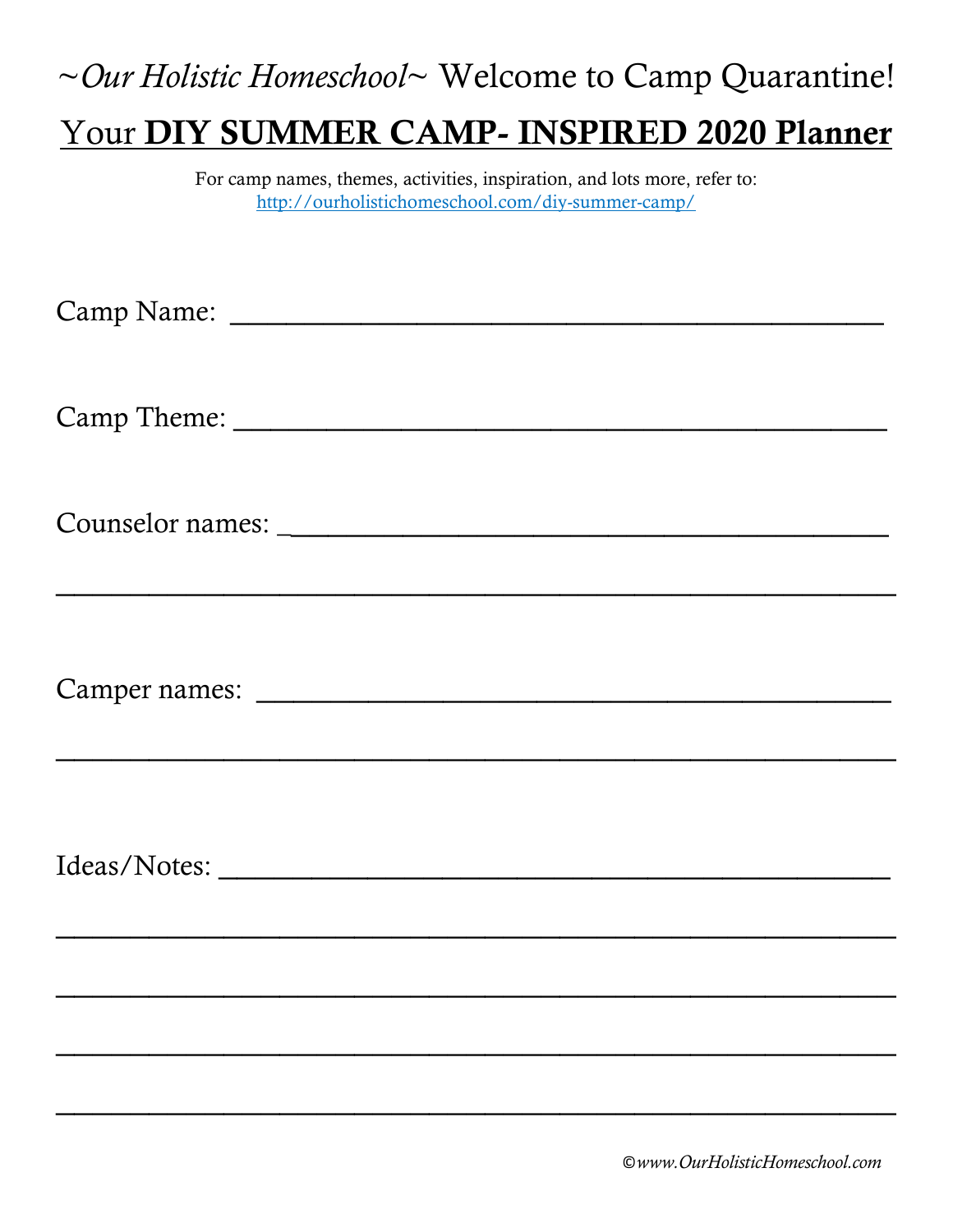# ~*Our Holistic Homeschool*~ Welcome to Camp Quarantine! Your DIY SUMMER CAMP- INSPIRED 2020 Planner

For camp names, themes, activities, inspiration, and lots more, refer to: http://ourholistichomeschool.com/diy-summer-camp/



Ideas/Notes: <u>bug hunts, digging worms</u> and fishing, critter puppet shows, \_\_\_\_\_\_\_\_\_\_\_\_\_\_\_\_\_\_\_\_\_\_\_\_\_\_\_\_\_\_\_\_\_\_\_\_\_\_\_\_\_\_\_\_\_ bug/insect themed playlist, \_\_\_\_\_\_\_\_\_\_\_\_\_\_\_\_\_\_\_\_\_\_\_\_\_\_\_\_\_\_\_\_\_\_\_\_\_\_\_\_\_\_\_\_\_ backyard bonfire & bat spotting  $\overline{\phantom{a}}$  , and the contract of the contract of the contract of the contract of the contract of the contract of the contract of the contract of the contract of the contract of the contract of the contract of the contrac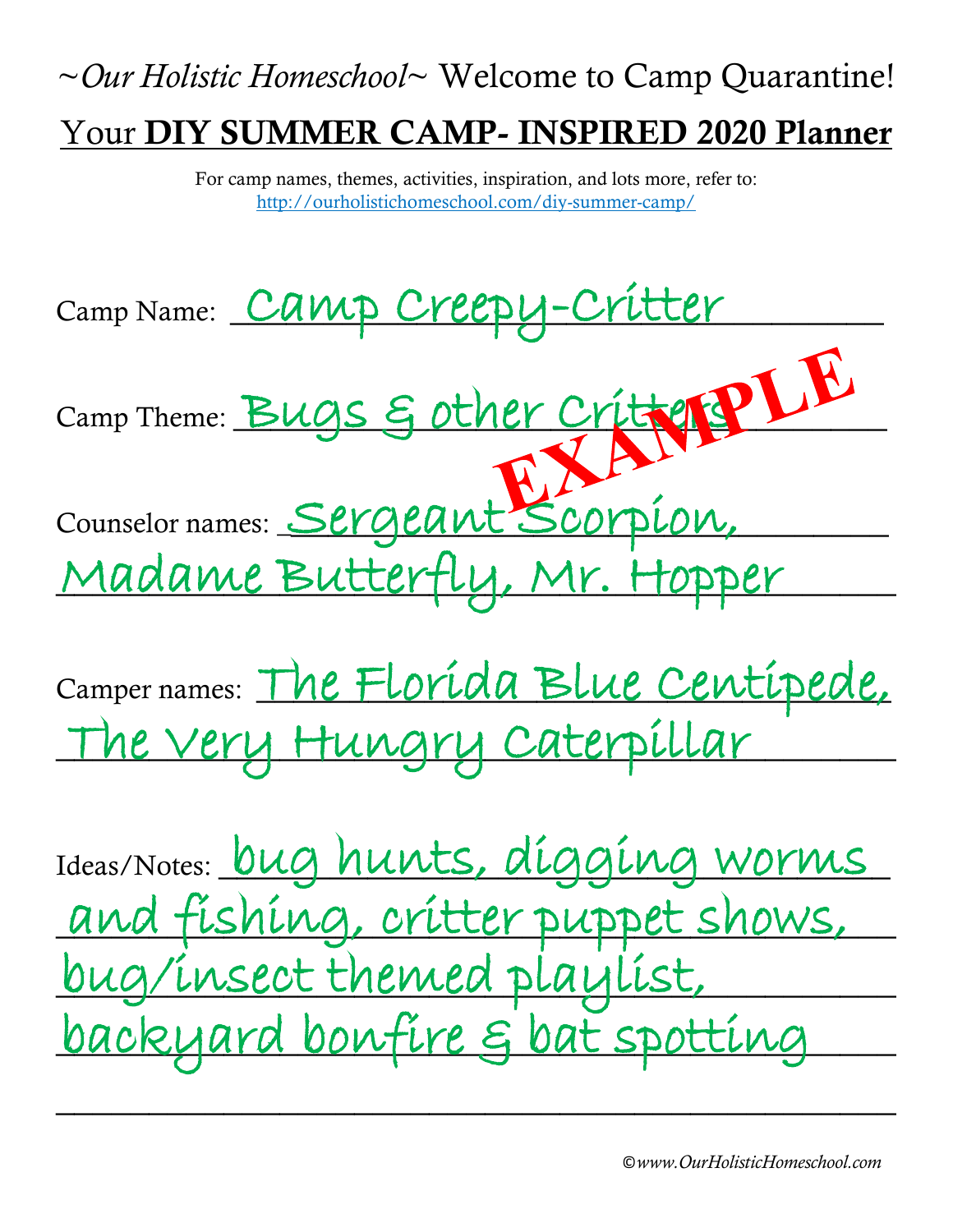#### Sample Summer Camp Schedule

- 6:30 am: Reveille / Wake Up Call, get dressed and ready for the day
- 6:50 am: CD = Cabin Duty / make beds, straighten bunks & cabin
- 7:00 am: Morning Watch
- 7:15 am: Flag Pole Ceremony
- 7:25 am: KP = Kitchen Police (setting table, serving breakfast)
- 7:30 am: BREAKFAST
- 8:30 am: Activity Block #1
- 9:30 am: Activity Block #2
- 10:30 am: Activity Block #3
- 11:30 am: Activity Block #4
- 12:25 pm: KP = Kitchen Police (setting table, serving lunch)
- 12:30 pm: LUNCH
- 1:30 pm: FREE TIME
- 3:30 pm Cabin Meetings (devotionals, projects, skit practice)
- 4:30 pm: "Horizontal Hour" (quiet time, bunk time, reading/writing letters)
- 5:40 pm: Mail Call
- 5:55 pm: KP = Kitchen Police (setting table, serving dinner)
- 6:00 pm: DINNER
- 7:00 pm: Evening Event / Activity Block / Campfire Circle
- 8:00 pm: Cabin Time (showers, ready for bed, stories, time with bunk mates)
- 8:30 pm: Lights Out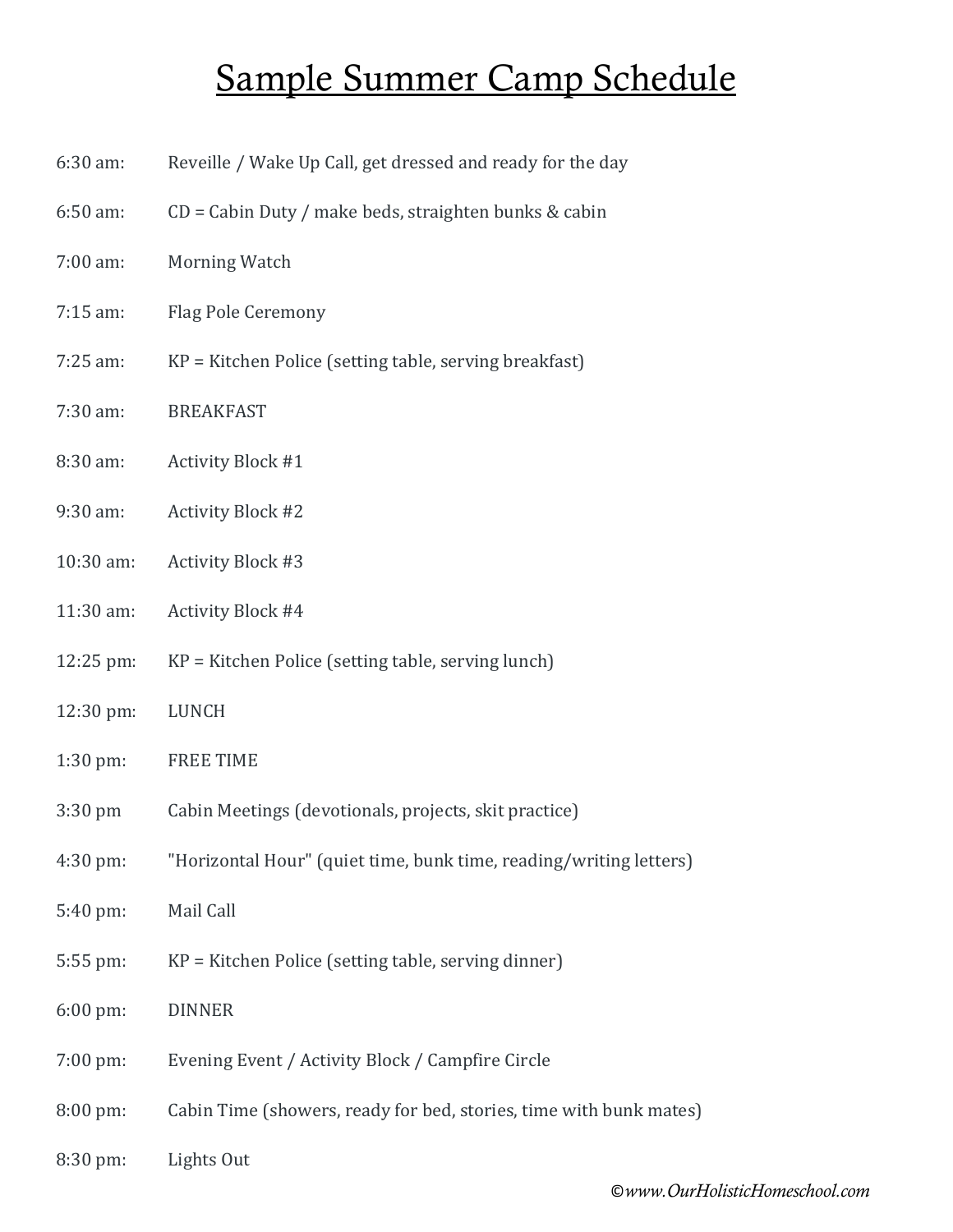### Fill-In, Camp-Inspired Summer Schedule Template

|                                                                                                                      | <b>Schedule Fill-In Suggestions:</b> |
|----------------------------------------------------------------------------------------------------------------------|--------------------------------------|
|                                                                                                                      | "Reveille" / Wake Up Call            |
|                                                                                                                      | $CD =$ Cabin Duty / make beds        |
|                                                                                                                      | "Morning Watch"                      |
|                                                                                                                      | Flag Pole Ceremony                   |
|                                                                                                                      | $KP =$ Kitchen Police / set up meal  |
|                                                                                                                      | MEALS (breakfast, lunch, dinner)     |
|                                                                                                                      | <b>Activity Blocks</b>               |
|                                                                                                                      | -Arts/Crafts                         |
|                                                                                                                      | -Skills (Home Ec, Survival)          |
|                                                                                                                      | -Recreation/Games                    |
|                                                                                                                      | -Hikes/Nature Walks                  |
| <u> 1980 - Jan Stein, Amerikaansk konstantinopler († 1908)</u>                                                       | -Outings/Destinations                |
|                                                                                                                      | FREE TIME or<br>Outing/Destination   |
|                                                                                                                      | -Play                                |
|                                                                                                                      | -Recreation                          |
|                                                                                                                      | -Rest & Recuperation                 |
|                                                                                                                      | -Snack Shack                         |
|                                                                                                                      | Cabin Meetings / Hang Out            |
|                                                                                                                      | "Horizontal Hour" / Rest Time        |
|                                                                                                                      | -nap, rest                           |
|                                                                                                                      | -reading, journaling, letters        |
|                                                                                                                      | Mail Call                            |
|                                                                                                                      | Evening Events / Activities          |
| <u> 1999 - Jan James James Barnett, fransk politik (d. 1989)</u>                                                     | -Campfire Circle                     |
|                                                                                                                      | -Skits / Performances                |
|                                                                                                                      | -Night Games                         |
| <u> 2000 - 2001 - 2002 - 2003 - 2004 - 2005 - 2006 - 2007 - 2008 - 2009 - 2009 - 2009 - 2009 - 2009 - 2009 - 200</u> | -Parties / Socials                   |
|                                                                                                                      | Cabin Time (ready for bed, stories)  |
|                                                                                                                      | Lights Out / Taps                    |
|                                                                                                                      |                                      |

©www.OurHolisticHomeschool.com